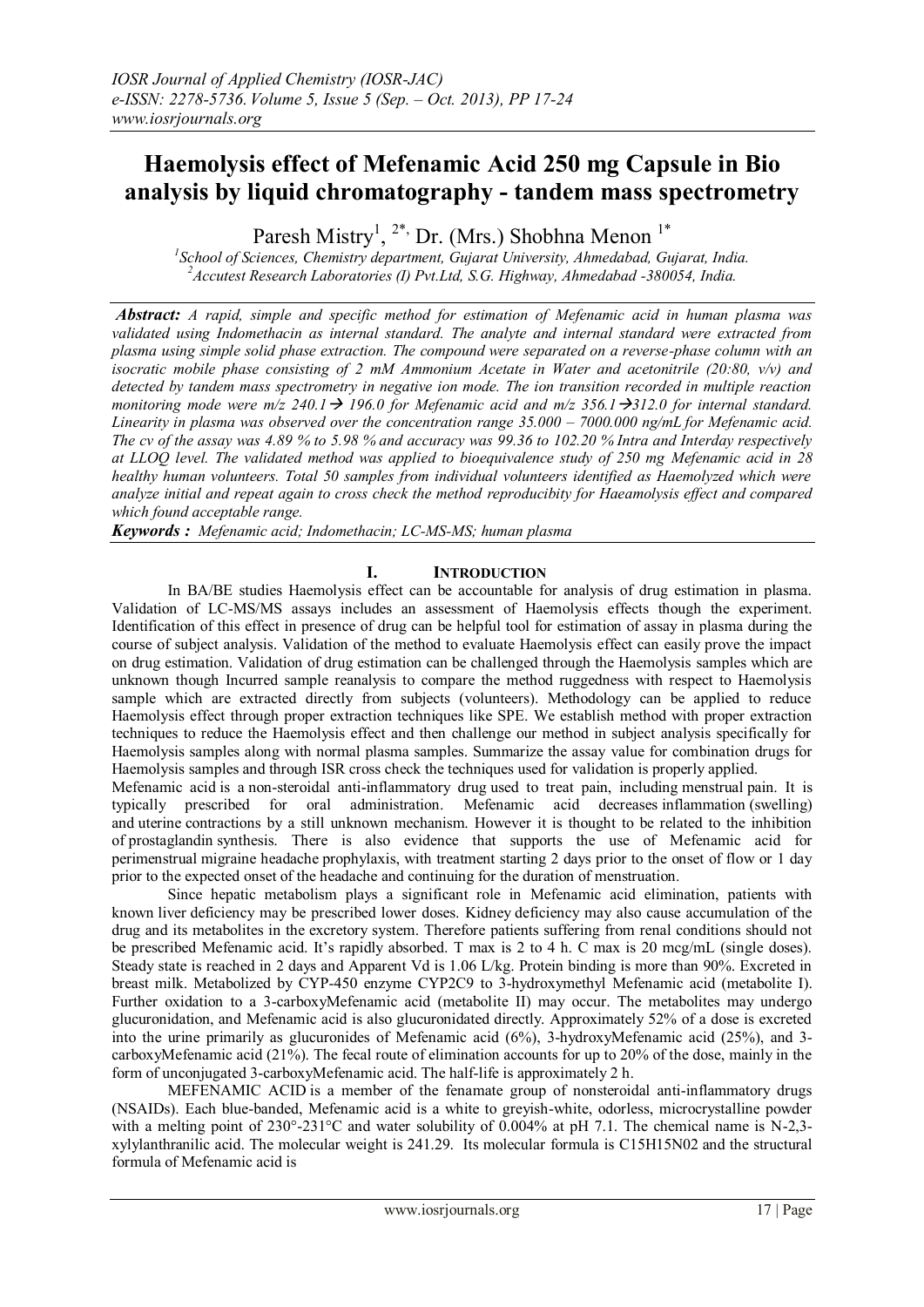

Each capsule also contains lactose, NF. The capsule shell and/or band contains citric acid, USP; D&C yellow No. 10; FD&C blue No. 1; FD&C red No. 3; FD&C yellow No. 6; gelatin, NF; glycerol monooleate; silicon dioxide, NF; sodium benzoate, NF; sodium lauryl sulfate, NF; titanium dioxide, USP.

Several Method was reported to determine Mefenamic acid in plasma and serum. One of the method use diclofenac as IS and column as Thermo Hypurity C<sub>18</sub>,  $50 \times 4.6$  mm, 5 µm column with a mobile phase consisting of 2 m M ammonium acetate buffer and methanol (pH 4.5 adjusted with glacial acetic acid; 15:85,  $v/v$ ) at a flow-rate of 0.75 mL/min and the total run time was 1.75 min. Analyte was introduced to the LC-MS/MS using an atmospheric pressure ionization source. Both the drug and IS were detected in negative-ion mode using multiple reaction monitoring  $m/z$  240.0  $\rightarrow$  196.3 and  $m/z$  294.0  $\rightarrow$  250.2.(1)

One of the stability studies was perform through RP-HPLC method for the determination of Mefenamic acid in raw material, different pharmaceutical forms, and in human serum for routine analysis, therapeutic purposes, and stability studies was developed and validated. The method developed constitutes mobile phase, acetonitrile: acetic acid: water (72.5:1:26.5,  $v/v/v$ ) at pH 3 and Mefenamic acid was monitored with UV detection at 279 nm, eluting out at 3.98 min. The present HPLC method was found to be linear (100– 300 μg mL−1), accurate. The limits of detection of the method were found to be 10 μg mL−1. (2)

Mefenamic acid with Indomethacin was determined with method used on HPLC through C18 column (250 x 4.6 mm I.D.) using 10 mM phosphoric acid-acetonitrile  $(40:60, v/v)$  as the mobile phase and both drugs were detected at 280 nm. The calibration graphs were linear with a correlation coefficient (r) of 0.999 or better from 0.1 to 10 micrograms/ml and the detection limits were 0.06 micrograms/ml for Indomethacin and 0.08 micrograms/ml for Mefenamic acid, for 50-microliters plasma samples.

In the present study a simple, reliable and rapid method have been developed and validated to estimate Mefenamic Acid in human plasma, with an advantage of simple Solid Phase Extraction method which allows for a high throughput of over 200 samples per day. SPE technique has been applied which ensured a lot more sample clean up resulting in better selectivity and higher recovery. The internal standard used was Indomethacin.

Total number of 20 samples of different time points has been collected with individual subjects in each period. Blood samples will be collected in Na- Heparin Vaccutainer. All the blood samples will be centrifuged under refrigeration with the machine set at, RPM, 10 minutes and 5°C. Plasma samples will be placed in deep freezer maintained at  $-70^{\circ}$ C  $\pm$  10°C.

#### **Materials and chemicals**

# **II. Experimental**

Reference standards of Mefenamic acid and Indomethacin were obtained from CHENG FONG CHEMICAL CO**.**, LTD and IFIS - FAB8RlCA Italian SINTETICI SpA respectively**.** These standards had purity ≥ 99 %. HPLC grade methanol and acetonitrile were purchased from J.T. Baker INC (Phillipsburg, NJ, USA). Ammonium Acetate of HPLC grade was procured from Merck Ltd (Mumbai, India). Phenomenex Strata-X (30 mg/1mL) SPE cartridges were procured from Orochem India Pvt. Ltd., (Mumbai, India). HPLC grade Water was used in the entire analysis.

#### **Liquid chromatography and mass spectrometric conditions**

The liquid chromatography system coupled with mass spectrometer (Applied Biosystems/API 2000) and temperature controlled compartment for column was used. The analytical column, Hypurity C18 (50 mm x 4.6 mm, 5 um particle size) from Thermo Electron Corporation (Cheshire, UK) was used for separation of analyte and internal standard. Mobile phase of 2 mM Ammonium Acetate in Water with acetonitrile in ratio of 20:80 (v/v) was pumped isocratically at flow rate of 0.4 mL/min with 60% splitting. Auto sampler temperature was set at 10 °C and the injection volume was  $3\mu$ . The column oven temperature was maintained at 25 °C and the total LC run time was 1.38.

The Applied Biosystems/API 2000 LC-MS-MS apparatus was operated at unit resolution in the multiple reaction monitoring (MRM) mode, monitoring the transition of the protonated molecular ion m/z 240.1 to the product ion m/z 196.0 for Mefenamic acid and the transition of the protonated molecular ion m/z 356.1 to the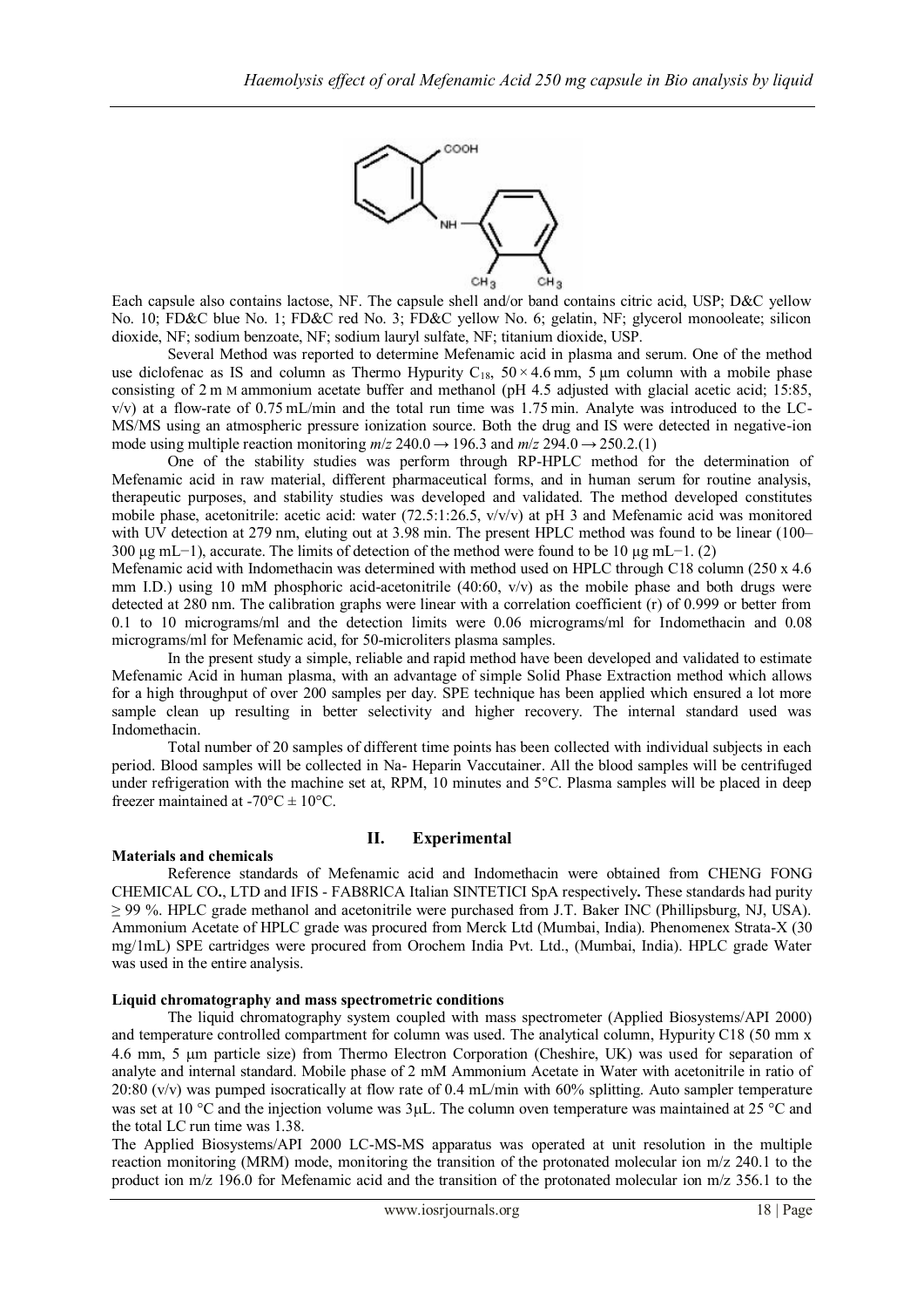product ion m/z 312.0 for the internal standard, Indomethacin. The instrument response was optimized for Mefenamic acid and Indomethacin by infusing a constant flow of a solution of the drug dissolved in mobile phase. Electrospray ionization (ESI) was performed in the Negative ion mode. (Table 1)

#### **Preparation of standards and quality control samples**

Two separate stock solutions of Mefenamic acid were prepared for bulk spiking of calibration curve and quality control samples for the method validation experiment as well as the subject sample analysis. A 1mg /mL stock solution for Mefenamic acid and Indomethacin were prepared by dissolving their accurately weighted compounds in methanol. This stock solution of Mefenamic acid thus prepared was serially diluted to prepare working solution in required concentration range with diluents methanol: water (70:30,  $v/v$ ). The calibration standards and quality control (QC) samples were prepared by spiking (5 % of the total plasma volume) with working solutions. Calibration standards were prepared at concentration of 35, 70, 210, 700, 1400, 2800, 4200, 5600, and 7000 ng /mL for Mefenamic acid. Similarly, quality control standards (QC"s) were prepared at four different concentrations namely, 35.700 (LLOQ), 98.000(LQC), 2450.000 (MQC) and 4900.00 (HQC) ng /mL. Sufficient calibration standards and quality control standards were prepared to validate the method and to serve as standards and controls during the assay of all study samples. However during the study, only three levels of controls were prepared as LQC (Lower Quality Control), MQC (Middle Quality Control) and HQC (Higher Quality Control). Aliquots of the standards and quality controls were stored together with the study samples at - 70 °C until used for sample processing.

#### **Extraction procedure**

The plasma samples (100 µl) were transferred to 1.7-mL clear tubes (Tarsons, India) added 25µl of internal standard (working solution of 40.000  $\mu$ g/mL of Indomethacin). The samples were vortexes to mix. 100 µL of 2.5 % (v/v) Ortho Phosphoric Acid in Water. The samples were vortexes for 30 sec. and centrifuged for 5 minutes at 14000 rpm at 10°C.. After centrifugation the samples were loaded on Phenomenex Strata-X (30 mg/1mL) cartridge pre-conditioned with 1 mL methanol followed by 1 mL of deionised water. The plasma matrix was drained out from the extraction cartridges by applying positive nitrogen pressure. The extraction cartridges washed with 1 mL of 10 % (v/v) of Methanol in Water (Twice). The analyte and the internal standard were eluted with 1.5 mL of elution solution; Mobile Phase. A 3 µL of the eluant was injected into the LC-MS-MS system through the autosampler.

#### **III. Method validation**

#### **Selectivity:**

Selectivity was performed using 10 different sources of blank plasma comprising of 6 normal, two Haemolyzed and two lipemic. They were processed as per the extraction method and their response was assessed at the retention time of analytes and the internal standard with six LLOQ samples for Mefenamic acid were prepared from the screened blank plasma samples which had the least interference.

#### **Carry over:**

Carryover effect was evaluated to ensure that the rinsing solution used to clean the injection needle and port is able to avoid any carry forward of injected sample in subsequent runs. The design of the experiment comprised blank plasma, LLOQ, upper limit of quantitation (ULOQ) followed by blank plasma to check for any possible interference due to carryover.

#### **Linearity and lower limit of quantification:**

The linearity of the method was determined by analysis of five standard plots associated with a ninepoint standard calibration curve. The ratio of area response for analyte to IS was used for regression analysis. Each calibration curve was analyzed individually by using least square weighted  $(1/x2)$  linear regression. The calculation was based on the peak area ratio of analyte versus the area of internal standard. The concentration of the analyte were calculated from calibration curve  $(y = mx + c$ ; where y is the peak area ratio) using linear regression analysis with reciprocate of the drug concentration as a weighing factor  $(1/x2)$ . Several regression types were tested and the linear regression (weighted with 1/concentration2) was found to be the simplest regression, giving the best results (r2≥ 0.9985).The lowest standard on the calibration curve was accepted as the lower limit of quantitation (LLOQ), if the analyte response was at least five times more than that of drug free (blank) extracted plasma. The deviation of standards other than LLOQ from the nominal concentration should not be more than  $\pm 15.0\%$  for LLOO it should not be more than  $\pm 20.0\%$ .

#### **Accuracy and precision:**

The intra-batch and inter-batch accuracy and precision were determined by replicate analysis of the four quality control levels on three different days. In each of the precision and accuracy batches, six replicates at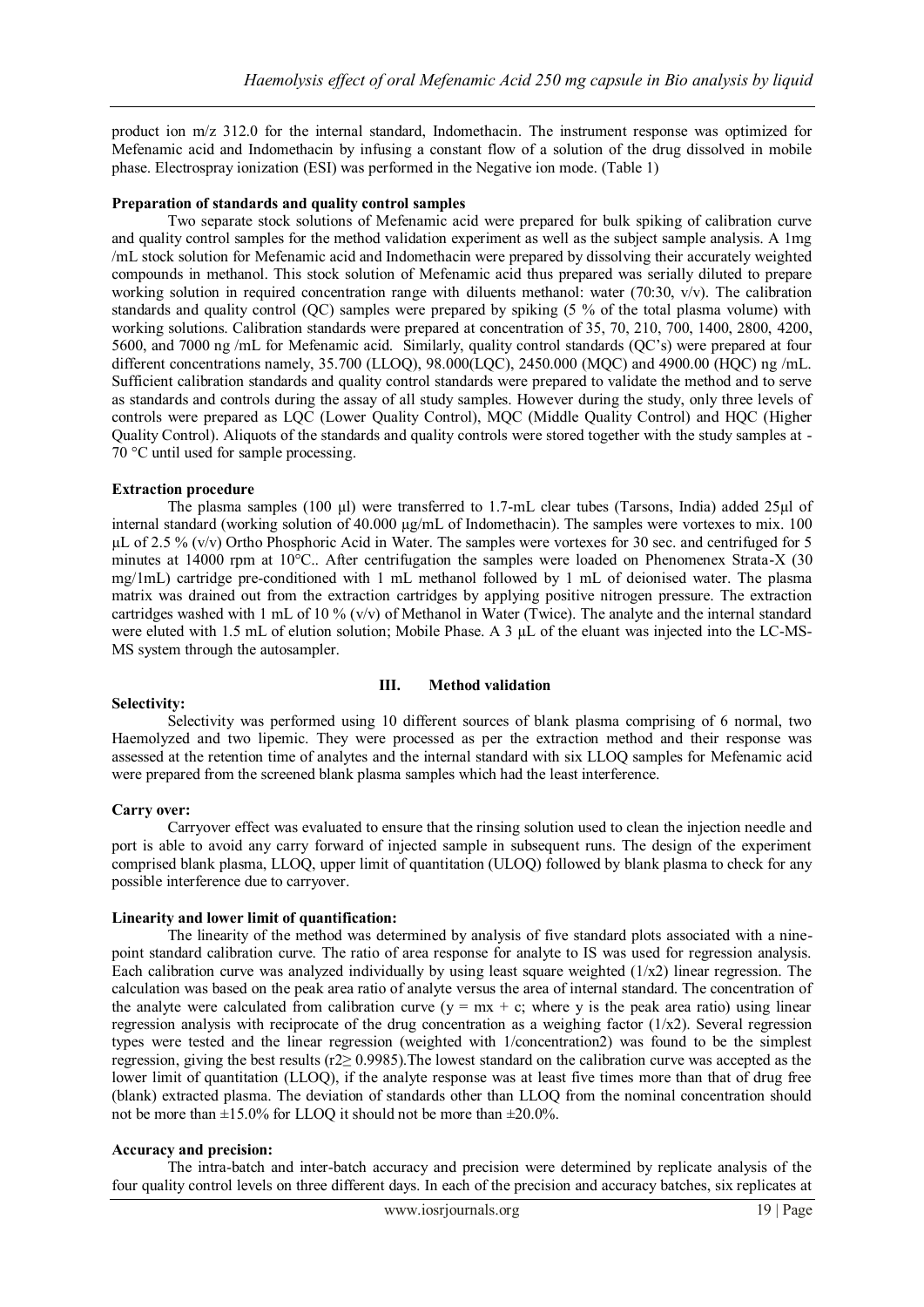each quality control level were analyzed. Mean and standard deviation (SD) were obtained for calculated drug concentration over these batches. Accuracy and precision were calculated in terms of relative error (%RE) and coefficient of variation (% CV) respectively.

# **Matrix effect:**

The assessment of matrix effect (co-eluting, undetected endogenous matrix compounds that may influence the analyte ionization) was performed by processing six lots of different normal controlled plasma samples in replicate (n=4). LOC and HOC working solutions were spiked post extraction in duplicate for each lot. The results found were well within the acceptable limit set i.e. the RSD of area ratio to be within  $\pm$  15% at each level tested. Also, the ion suppression/ enhancement of analyte signal due to endogenous matrix interferences does not affect the quantification of analyte and IS peak which was confirmed by post-column infusion experiment. A standard solution containing Mefenamic acid (at MQC level) and IS was infused post column via a "T" connector into the mobile phase at 10µL/min employing in-built infusion pump. Aliquots of 3µL of extracted control plasma were then injected into the column by the autosampler and MRM LC-MS/MS chromatogram was acquired for analytes. Any dip in the baseline upon injection of double blank plasma (without IS) would indicate ion suppression, while a peak at the retention time of analyte would indicate ion enhancement.

#### **Recovery:**

Absolute recoveries of the analyte were determined at the three different quality control levels viz. LQC, MQC and HQC, by comparing the peak areas of the extracted plasma samples with those of the un extracted standard mixtures (prepared in the elution solution at the same concentrations as the extracted samples) representing 100% recovery.

#### **Dilution integrity:**

The dilution integrity experiment was intended to validate the dilution test to be carried out on higher analyte concentrations (above ULOQ), which may be encountered during real subject samples analysis. It was performed at 1.6 times the ULOQ concentration. Six replicates samples of ½ and ¼th concentration were prepared and their concentrations were calculated by applying the dilution factor of 2 and 4 respectively against the freshly prepared calibration curve.

#### **Stability:**

All stability results were evaluated by measuring the area response (analyte/IS) of stability samples against comparison samples of identical concentration. Stock solutions of Mefenamic acid and IS were checked for short term stability at room temperature and long term stability at 2-8°C. The solutions were considered stable if the deviation from nominal value was within  $\pm 10.0\%$ . Bench top stability, autosampler stability (process stability), freeze thaw stability, and long-term stability in plasma were performed at LQC and HQC level using six replicates at each level. Freeze-thaw stability was evaluated by successive cycles of freezing (at - 20°C) and thawing (without warming) at room temperature. To meet the acceptance criteria, the difference between the stability and fresh samples should be within  $\pm 15\%$ .

The same method was applied for pharmacokinetic study as A Randomized, Open Label, Balanced, Two-Treatment, Four-Period, Two-Sequence, Replicate, Crossover, Single Dose, Bioequivalence Study of Mefenamic Acid Capsule, USP 250 mg in Normal, Healthy, Adult, Human Subjects Under Fasting Condition

**IV. FIGURES AND TABLES TABLE 1: MASS PARAMETERS AND SOURCE PARAMETER**

| <b>Mass parameters</b> | Scan<br>tvpe | Parent<br>ion | Product<br>ion $(m/z)$ | Dwell<br>(msec) | DP      | FP       |      | CЕ      | CXP.    |
|------------------------|--------------|---------------|------------------------|-----------------|---------|----------|------|---------|---------|
| Mefenamic Acid         | MRM          | 240.1         | 196.0                  | 200.0           | $-21.0$ | $-260.0$ | -6.1 | $-22.0$ | $-16.0$ |
| IS (Indomethacin)      | MRM          | 356.1         | 312.0                  | 200.0           | $-15.0$ | $-360.0$ | - 7  | -       | $-28.0$ |

| <b>Source Parameters</b> |     |       |                  |                 |                |  |  |
|--------------------------|-----|-------|------------------|-----------------|----------------|--|--|
| <b>Ion Spray Voltage</b> | CUR | GAS 1 | GAS <sub>2</sub> | Temperature     | <b>CAD GAS</b> |  |  |
| $-2000$                  | ت ک | 30    | 75               | $400^{\circ}$ C |                |  |  |

**TABLE 2: INTRA & INTER -BATCH PRECISION AND ACCURACY (***N***=6) OF MEFENAMIC ACID IN HUMAN PLASMA**

# **Intra-batch precision and accuracy**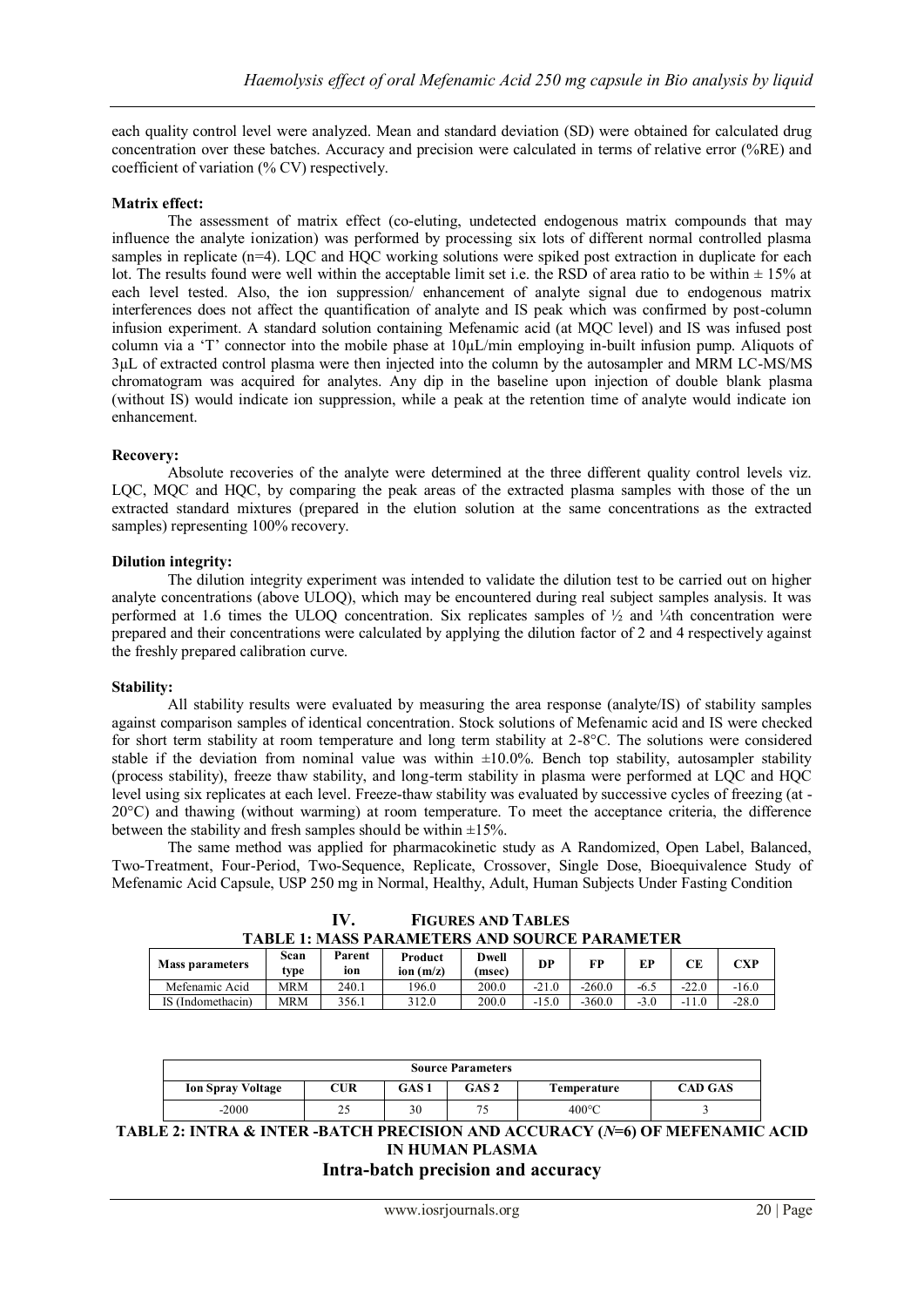|                                      |               | <b>Back Calculated Concentration (ng/mL)</b> |            |            |            |  |  |
|--------------------------------------|---------------|----------------------------------------------|------------|------------|------------|--|--|
| Sr. No.                              | <b>Run ID</b> | <b>LLOQ QC</b>                               | <b>LQC</b> | <b>MOC</b> | <b>HOC</b> |  |  |
| <b>Nominal Concentration (ng/mL)</b> |               | 35.700                                       | 98.000     | 2450.000   | 4900.000   |  |  |
|                                      |               | 35.623                                       | 98.637     | 2452.441   | 4667.052   |  |  |
|                                      |               | 37.450                                       | 98.521     | 2454.844   | 4793.923   |  |  |
| 1                                    | 051209 PA01   | 35.557                                       | 92.996     | 2395.119   | 4939.170   |  |  |
|                                      |               | 36.892                                       | 95.350     | 2434.503   | 4848.495   |  |  |
|                                      |               | 32.546                                       | 93.096     | 2386.585   | 4831.053   |  |  |
|                                      |               | 34.768                                       | 93.368     | 2340.433   | 4788.612   |  |  |
| Mean                                 |               | 35.473                                       | 95.328     | 2410.654   | 4811.384   |  |  |
| <b>SD</b>                            |               | 1.733                                        | 2.661      | 44.765     | 89.161     |  |  |
| $%$ CV                               |               | 4.89                                         | 2.79       | 1.86       | 1.85       |  |  |
| % Accuracy                           |               | 99.36                                        | 97.27      | 98.39      | 98.19      |  |  |
| N                                    |               | 6                                            | 6          | 6          | 6          |  |  |

# **Inter-batch precision and accuracy**

| Sr. No.                              | Run ID                                  | <b>Back Calculated Concentration (ng/mL)</b> |            |            |            |  |
|--------------------------------------|-----------------------------------------|----------------------------------------------|------------|------------|------------|--|
|                                      |                                         | LLOO OC                                      | <b>LOC</b> | <b>MOC</b> | <b>HQC</b> |  |
| <b>Nominal Concentration (ng/mL)</b> |                                         | 35.700                                       | 98.000     | 2450.000   | 4900.000   |  |
|                                      |                                         | 35.623                                       | 98.637     | 2452.441   | 4667.052   |  |
|                                      |                                         | 37.450                                       | 98.521     | 2454.844   | 4793.923   |  |
| $\mathbf{1}$                         |                                         | 35.557                                       | 92.996     | 2395.119   | 4939.170   |  |
|                                      | 051209 PA01                             | 36.892                                       | 95.350     | 2434.503   | 4848.495   |  |
|                                      |                                         | 32.546                                       | 93.096     | 2386.585   | 4831.053   |  |
|                                      |                                         | 34.768                                       | 93.368     | 2340.433   | 4788.612   |  |
|                                      |                                         | 41.795                                       | 105.090    | 2548.552   | 5213.232   |  |
|                                      |                                         | 38.854                                       | 102.430    | 2598.269   | 5183.281   |  |
| $\overline{2}$                       | 071209_PA02_ABSOLUTE<br><b>RECOVERY</b> | 35.366                                       | 111.151    | 2481.138   | 5003.893   |  |
|                                      |                                         | 37.973                                       | 99.241     | 2508.364   | 4997.031   |  |
|                                      |                                         | 38.391                                       | 100.242    | 2509.805   | 5045.771   |  |
|                                      |                                         | 37.459                                       | 103.983    | 2504.560   | 4861.015   |  |
|                                      |                                         | 36.644                                       | 100.417    | 2421.351   | 4779.551   |  |
|                                      |                                         | 34.726                                       | 99.497     | 2480.427   | 4805.122   |  |
| 3                                    |                                         | 35.376                                       | 99.378     | 2391.362   | 4753.173   |  |
|                                      | 081209 PA03                             | 33.580                                       | 104.975    | 2401.027   | 4725.976   |  |
|                                      |                                         | 38.431                                       | 103.288    | 2468.122   | 4729.865   |  |
|                                      |                                         | 35.310                                       | 101.746    | 2382.479   | 4774.446   |  |
| Mean                                 |                                         | 36.486                                       | 100.189    | 2453.299   | 4874.481   |  |
| <b>SD</b>                            |                                         | 2.183                                        | 4.714      | 66.070     | 156.533    |  |
| $%$ CV                               |                                         | 5.98                                         | 4.71       | 2.69       | 3.21       |  |
| % Accuracy                           |                                         | 102.20                                       | 102.23     | 100.13     | 99.48      |  |
| N                                    |                                         | 18                                           | 18         | 18         | 18         |  |

#### **TABLE 1: INCURRED SUBJECT REANALYSIS RESULT OF HAEMOLYSIS SAMPLES FOR MEFENAMIC ACID**

| Sr.<br>No. | <b>Haemolyzed Sample I.D</b> | <b>Initial Conc.</b><br>$(ng/mL)$ (A) | Repeat<br>$Conc.(ng/mL)$ (B) | Mean $C:(A+B)/2$ | % Diff  |
|------------|------------------------------|---------------------------------------|------------------------------|------------------|---------|
|            | 14/1/010                     | 2139.385                              | 2228.558                     | 2183.972         | 4.08    |
|            | 14/1/019                     | 161.862                               | 161.264                      | 161.563          | $-0.37$ |
| 3          | 14/II/003                    | 1455.672                              | 1562.859                     | 1509.266         | 7.10    |
| 4          | $14/$ II $/$ 020             | 110.755                               | 116.372                      | 113.564          | 4.95    |
|            | 14/III/014                   | 1244.601                              | 1334.404                     | 1289.503         | 6.96    |
| 6          | 14/III/018                   | 224.321                               | 233.948                      | 229.135          | 4.20    |
|            | 14/IV/005                    | 2247.164                              | 2416.615                     | 2331.890         | 7.27    |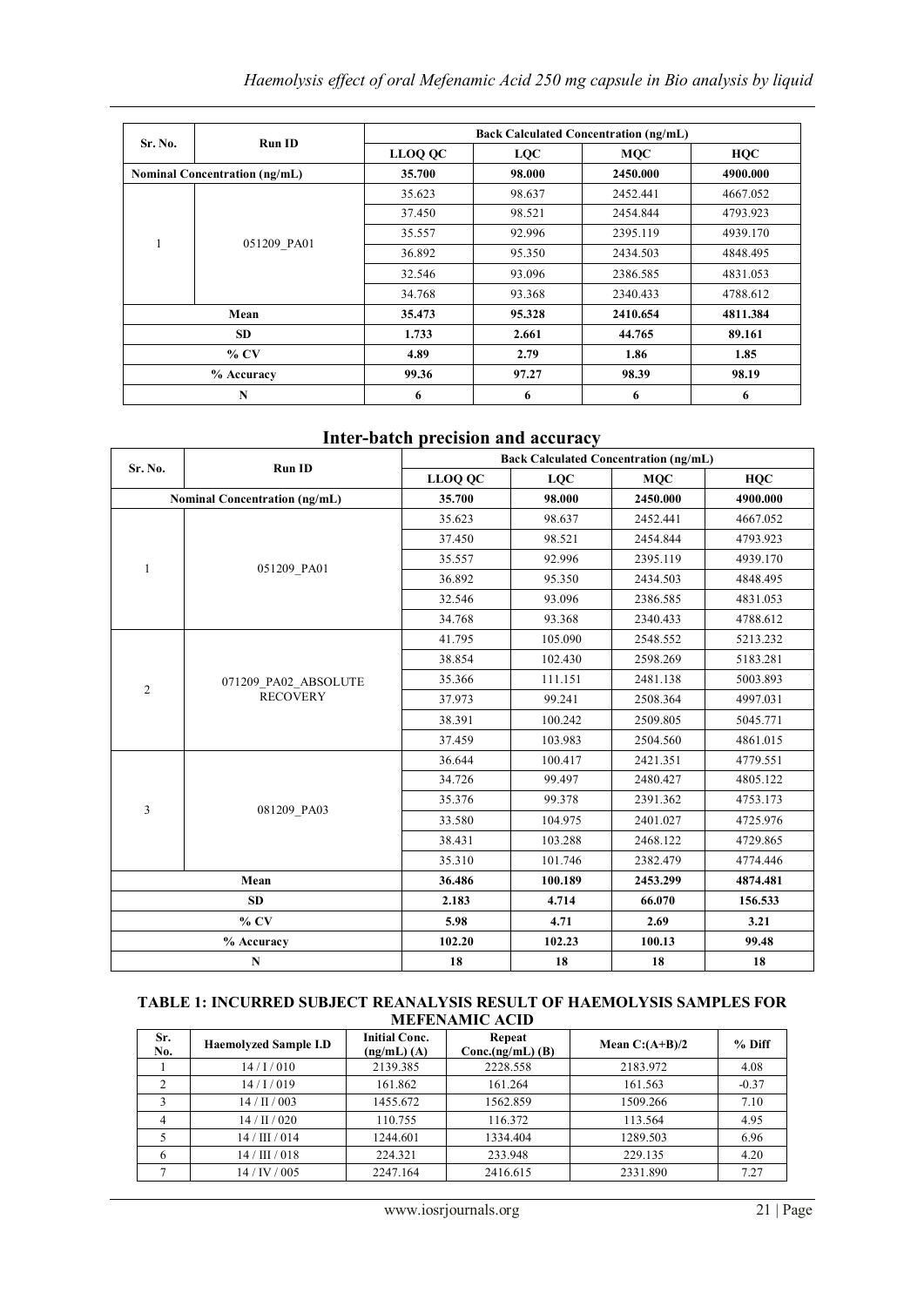| 139.159<br>143.816<br>8<br>14/IV/019<br>141.488<br>3.29<br>9<br>$15/$ I / $006$<br>1803.310<br>1679.761<br>1741.536<br>$-7.09$<br>10<br>171.359<br>179.986<br>175.673<br>4.91<br>15/1/020<br>11<br>$15/$ II $/$ 012<br>1057.253<br>1101.129<br>1079.191<br>4.07<br>12<br>$15/$ II $/$ 019<br>168.905<br>183.351<br>176.128<br>8.20<br>13<br>15 / III / 004<br>1441.040<br>1430.817<br>1435.929<br>$-0.71$<br>14<br>15 / III / 020<br>0.93<br>175.363<br>176.998<br>176.181<br>15<br>15/IV/015<br>1348.876<br>1307.656<br>1266.435<br>$-6.30$<br>15/IV/019<br>207.021<br>206.581<br>16<br>206.141<br>$-0.43$<br>17<br>16/1/008<br>1495.969<br>1543.760<br>1519.865 | 3.14 |
|-------------------------------------------------------------------------------------------------------------------------------------------------------------------------------------------------------------------------------------------------------------------------------------------------------------------------------------------------------------------------------------------------------------------------------------------------------------------------------------------------------------------------------------------------------------------------------------------------------------------------------------------------------------------|------|
|                                                                                                                                                                                                                                                                                                                                                                                                                                                                                                                                                                                                                                                                   |      |
|                                                                                                                                                                                                                                                                                                                                                                                                                                                                                                                                                                                                                                                                   |      |
|                                                                                                                                                                                                                                                                                                                                                                                                                                                                                                                                                                                                                                                                   |      |
|                                                                                                                                                                                                                                                                                                                                                                                                                                                                                                                                                                                                                                                                   |      |
|                                                                                                                                                                                                                                                                                                                                                                                                                                                                                                                                                                                                                                                                   |      |
|                                                                                                                                                                                                                                                                                                                                                                                                                                                                                                                                                                                                                                                                   |      |
|                                                                                                                                                                                                                                                                                                                                                                                                                                                                                                                                                                                                                                                                   |      |
|                                                                                                                                                                                                                                                                                                                                                                                                                                                                                                                                                                                                                                                                   |      |
|                                                                                                                                                                                                                                                                                                                                                                                                                                                                                                                                                                                                                                                                   |      |
|                                                                                                                                                                                                                                                                                                                                                                                                                                                                                                                                                                                                                                                                   |      |
| 18<br>16/1/020<br>132.879<br>154.740<br>143.810<br>15.20                                                                                                                                                                                                                                                                                                                                                                                                                                                                                                                                                                                                          |      |
| 19<br>$16/$ II / 012<br>1355.912<br>1403.765<br>1379.839<br>$-3.47$                                                                                                                                                                                                                                                                                                                                                                                                                                                                                                                                                                                               |      |
| 20<br>$16/$ II $/$ 020<br>232.369<br>225.398<br>228.884<br>$-3.05$                                                                                                                                                                                                                                                                                                                                                                                                                                                                                                                                                                                                |      |
| 21<br>$16$ / III / $006$<br>1444.122<br>$-4.32$<br>1507.902<br>1476.012                                                                                                                                                                                                                                                                                                                                                                                                                                                                                                                                                                                           |      |
| 22<br>$16/$ III $/$ 019<br>155.882<br>151.627<br>147.371<br>5.61                                                                                                                                                                                                                                                                                                                                                                                                                                                                                                                                                                                                  |      |
| 16/IV/013<br>23<br>1301.764<br>1287.531<br>1294.648<br>$-1.10$                                                                                                                                                                                                                                                                                                                                                                                                                                                                                                                                                                                                    |      |
| 24<br>16 / IV / 020<br>242.118<br>228.385<br>235.252<br>$-5.84$                                                                                                                                                                                                                                                                                                                                                                                                                                                                                                                                                                                                   |      |
| 25<br>1731.271<br>$17/$ I / 006<br>1629.717<br>1832.824<br>11.73                                                                                                                                                                                                                                                                                                                                                                                                                                                                                                                                                                                                  |      |
| 26<br>17/1/018<br>155.115<br>168.777<br>161.946<br>8.44                                                                                                                                                                                                                                                                                                                                                                                                                                                                                                                                                                                                           |      |
| 27<br>$17/$ II / 006<br>2441.407<br>2399.879<br>2420.643<br>$-1.72$                                                                                                                                                                                                                                                                                                                                                                                                                                                                                                                                                                                               |      |
| 28<br>$17/$ II $/$ 019<br>115.525<br>125.973<br>120.749<br>8.65                                                                                                                                                                                                                                                                                                                                                                                                                                                                                                                                                                                                   |      |
| 17 / III / 004<br>2927.379<br>2970.130<br>2948.755<br>29<br>1.45                                                                                                                                                                                                                                                                                                                                                                                                                                                                                                                                                                                                  |      |
| $17/$ III / 017<br>30<br>128.528<br>135.021<br>131.775<br>4.93                                                                                                                                                                                                                                                                                                                                                                                                                                                                                                                                                                                                    |      |
| 31<br>17/IV/006<br>1174.707<br>1155.573<br>1165.140<br>$-1.64$                                                                                                                                                                                                                                                                                                                                                                                                                                                                                                                                                                                                    |      |
| 32<br>17/IV/017<br>138.361<br>143.802<br>141.082<br>3.86                                                                                                                                                                                                                                                                                                                                                                                                                                                                                                                                                                                                          |      |
| 33<br>18/1/013<br>1878.828<br>2027.361<br>1953.095<br>7.61                                                                                                                                                                                                                                                                                                                                                                                                                                                                                                                                                                                                        |      |
| 34<br>18/1/020<br>138.677<br>157.105<br>147.891<br>12.46                                                                                                                                                                                                                                                                                                                                                                                                                                                                                                                                                                                                          |      |
| 35<br>$18/$ II / 004<br>2096.256<br>2206.808<br>2151.532<br>5.14                                                                                                                                                                                                                                                                                                                                                                                                                                                                                                                                                                                                  |      |
| $18/$ II / 020<br>36<br>114.321<br>122.054<br>118.188<br>6.54                                                                                                                                                                                                                                                                                                                                                                                                                                                                                                                                                                                                     |      |
| 37<br>18/III/012<br>1663.814<br>1876.257<br>2088.700<br>22.65                                                                                                                                                                                                                                                                                                                                                                                                                                                                                                                                                                                                     |      |
| 38<br>18/III/019<br>192.712<br>160.808<br>224.615<br>33.11                                                                                                                                                                                                                                                                                                                                                                                                                                                                                                                                                                                                        |      |
| 39<br>18/IV/005<br>3194.417<br>3713.277<br>3453.847<br>15.02                                                                                                                                                                                                                                                                                                                                                                                                                                                                                                                                                                                                      |      |
| 40<br>18/IV/019<br>128.533<br>153.192<br>140.863<br>17.51                                                                                                                                                                                                                                                                                                                                                                                                                                                                                                                                                                                                         |      |
| 41<br>19/1/005<br>1815.082<br>1821.016<br>1818.049<br>0.33                                                                                                                                                                                                                                                                                                                                                                                                                                                                                                                                                                                                        |      |
| 42<br>19/1/019<br>130.712<br>134.776<br>132.744<br>3.06                                                                                                                                                                                                                                                                                                                                                                                                                                                                                                                                                                                                           |      |
| 43<br>19 / II / 006<br>3583.209<br>3631.640<br>3680.071<br>2.67                                                                                                                                                                                                                                                                                                                                                                                                                                                                                                                                                                                                   |      |
| $19/$ II / 019<br>44<br>127.208<br>129.712<br>128.460<br>1.95                                                                                                                                                                                                                                                                                                                                                                                                                                                                                                                                                                                                     |      |
| 45<br>19 / III / 006<br>2288.346<br>2368.689<br>2449.031<br>$-6.78$                                                                                                                                                                                                                                                                                                                                                                                                                                                                                                                                                                                               |      |
| 46<br>19/III/019<br>133.922<br>131.513<br>132.718<br>$-1.82$                                                                                                                                                                                                                                                                                                                                                                                                                                                                                                                                                                                                      |      |
| 47<br>19/IV/018<br>128.220<br>118.301<br>123.261<br>$-8.05$                                                                                                                                                                                                                                                                                                                                                                                                                                                                                                                                                                                                       |      |
| 48<br>$20/$ II / 010<br>723.307<br>733.472<br>728.390<br>1.40                                                                                                                                                                                                                                                                                                                                                                                                                                                                                                                                                                                                     |      |
| 49<br>20 / III / 013<br>214.162<br>228.143<br>221.153<br>6.32                                                                                                                                                                                                                                                                                                                                                                                                                                                                                                                                                                                                     |      |
| 50<br>20 / IV / 019<br>199.991<br>248.047<br>224.019<br>21.45                                                                                                                                                                                                                                                                                                                                                                                                                                                                                                                                                                                                     |      |

# **FIGURE 1: PRODUCT ION MASS SPECTRA OF MEFENAMIC ACID AND INDOMETHACIN Mefenamic Acid**



**INDOMETHACIN**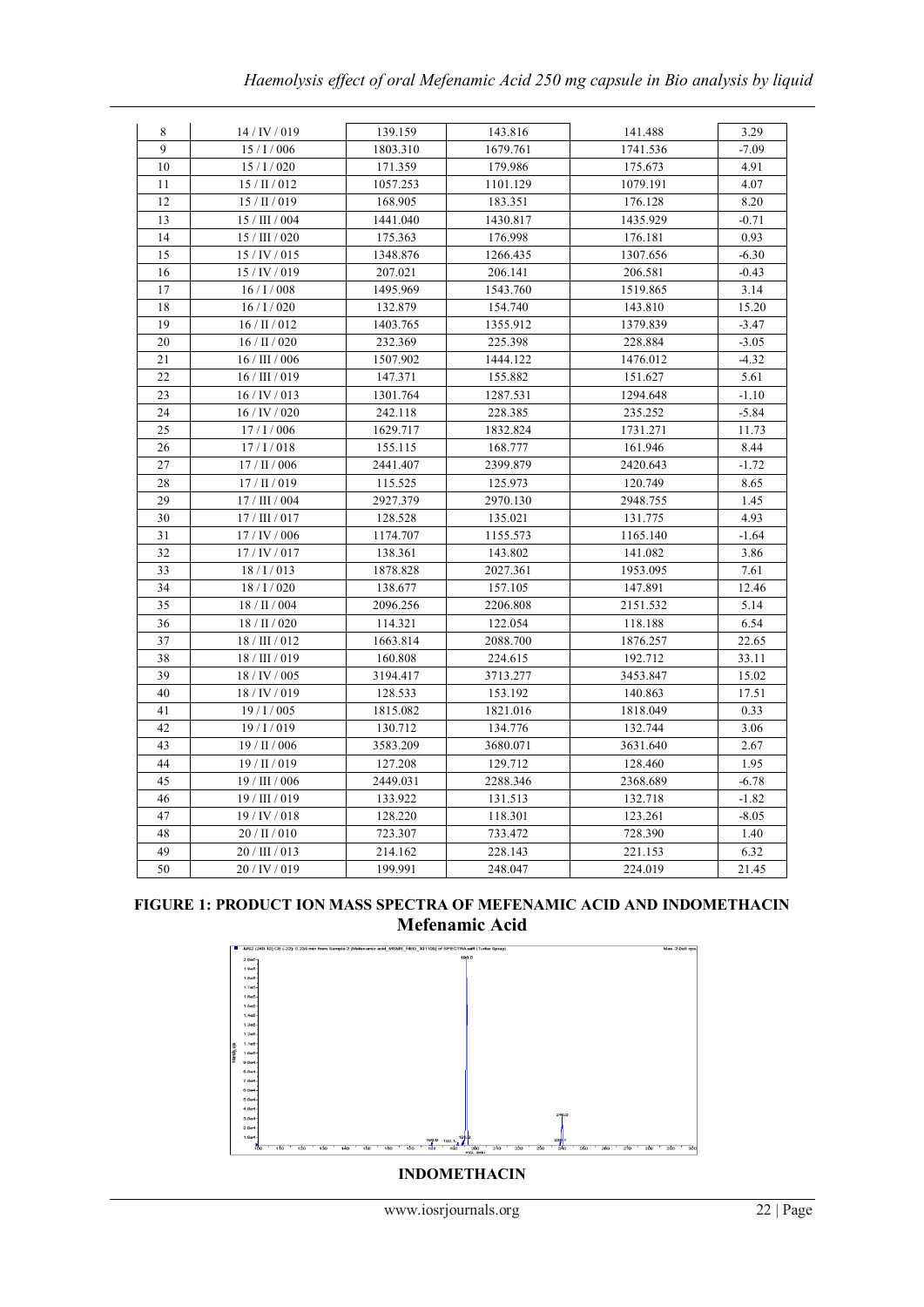

### **V. RESULT AND DISCUSSION**

The mean absolute recoveries of Mefenamic acid determined at 98.000, 2450.000 and 4900.000 ng /mL were 81.06(RSD 6.04%), 83.28(RSD 1.71%) and 87.73 % (RSD 1.80%), respectively. The mean absolute recovery of Indomethacin was 92.84 %( RSD 1.3 %).Minimum matrix effect for Mefenamic acid was observed from the six different plasma lots tested. The RSD of the area ratios of post spiked recovery samples at LQC and HQC levels were less than 2.07 % for Mefenamic acid. For the internal standard the RSD of the area ratios over both LQC and HQC levels was less than 4.4 %.This indicated that the extracts were "clean" with no co-eluting compounds influencing the ionization of the analyte and the internal standard.

The high selectivity of MS-MS detection allowed the development of a very specific and rapid method for the determination of Mefenamic acid in plasma. Representative chromatograms obtained from blank plasma and blank plasma spiked with LLOQ standard is presented. No significant interfering peak of endogenous compounds was observed at the retention time of analyte in blank human plasma containing Na Heparin as the anti-coagulant in ten different plasma lots which was compared versus six replicates of extracted samples at the LLOQ level.

The LLOQ, defined as that concentration of Mefenamic acid which can still be determined with acceptable precision (%RSD < 20) and accuracy (bias within  $\pm$  20%) was found to be 25 ng/mL. Results of the intra-batch and inter-batch validation assays are presented in Tables 2, respectively. The inter-batch and intrabatch precision were  $\leq 5.98$  % and  $\leq 4.89$  % whereas the inter-batch and intra-batch accuracy in terms of % bias were within the range of 2.23 to -0.52 and -2.73 to 0.64 for Mefenamic acid respectively.

Bench top and processed (autosampler) stability for Mefenamic acid were performed at LQC and HQC levels. The results revealed that Mefenamic acid was stable in plasma for at least 13 h at room temperature. It was confirmed that repeated freeze and thawing (five cycles) of spiked plasma samples at LQC and HQC level did not affect the stability of Mefenamic acid. Mefenamic acid was found stable for minimum five freeze and thaw cycles. The long term stability results also indicated that Mefenamic acid was stable in human plasma for up to 94 days at a storage temperature of -20 °C. This period of long term stability was sufficient enough to cover the entire storage period from first day of storage of the plasma samples to the last day of analysis.

During method development different options were evaluated to optimize sample extraction, detection parameters and chromatography. Electrospray ionization (ESI) was evaluated to get better response of analytes as compared to atmospheric pressure chemical ionization (APCI) mode. In the nonionic forms, the strong binding of analytes to the copolymer of SPE cartridge enables sufficient clean up. Best signal for the analyte was achieved with the ESI Negative ion mode. A mobile phase containing buffer ammonium acetate and format salt at different molarity and acetonitrile in varying combinations was tried during the initial development stages. The effect of pH of buffer also checked on sensitivity and peak shape. But the best signal and peak shape for Mefenamic acid was achieved using a mobile phase 2 mM Ammonium Acetate in Water in deionised water in combination with acetonitrile (20: 80 v/v). Use of a short Hypurity C18 (50 mm x 4.6 mm, 5µ) column resulted in reduced flow rate (0.4 ml/min,60% splitting) and reduced run time. The retention times for Mefenamic acid and Indomethacin were  $\sim 1.38$  minutes and  $\sim 1.33$  minutes, respectively. Product ions were identified during tuning and 196 m/z amu and 312 m/z amu. (Figure 1)

Indomethacin used as internal standard belonged to the same therapeutic category as Mefenamic acid. Ionization, retention and extraction characteristics were found to be similar to that of Mefenamic acid and hence it was selected as the internal standard of choice.